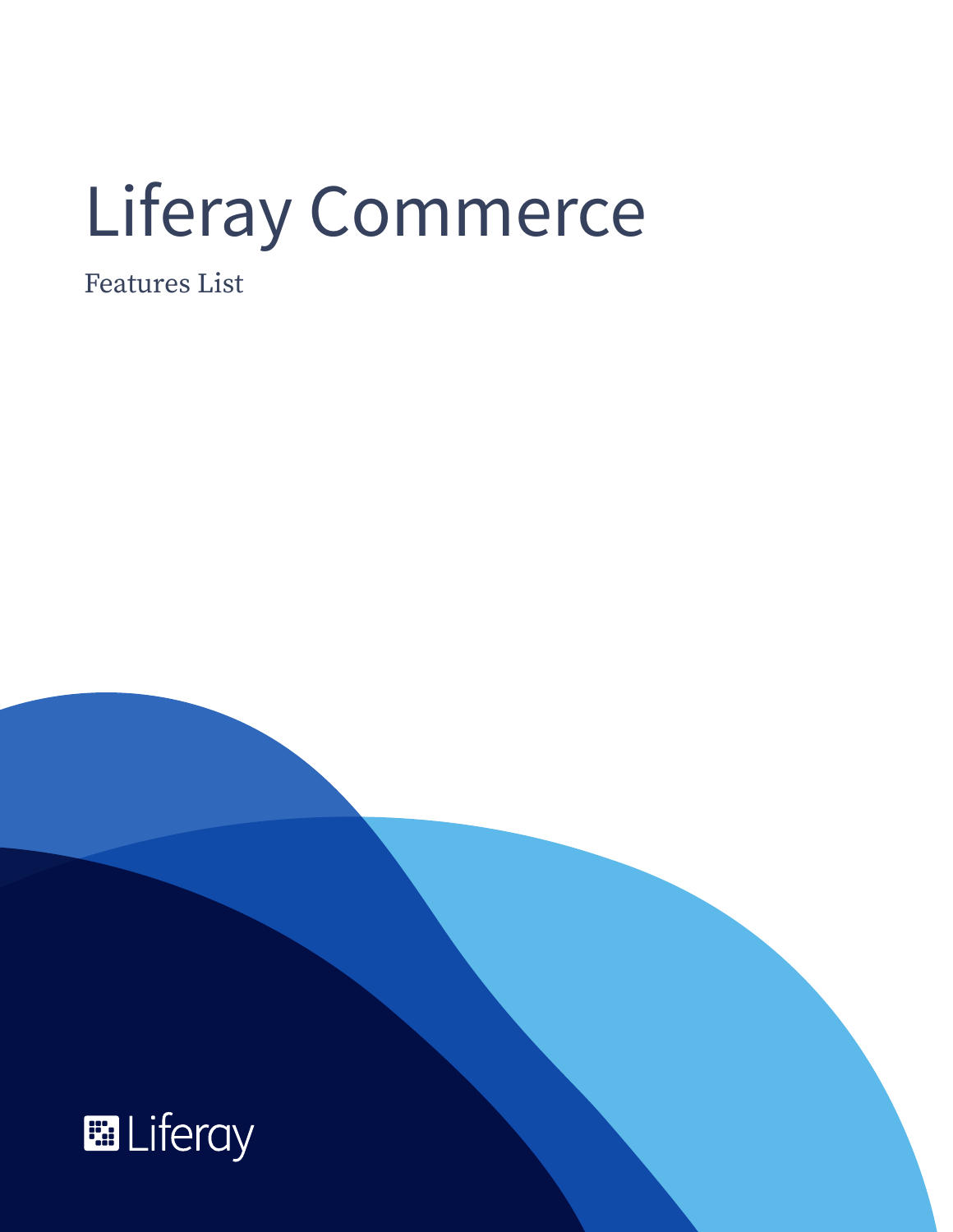## Unify your commerce on a single platform.

In order to deliver seamless commerce experiences across multiple touchpoints, companies need to unite the content and commerce systems that are spread throughout their organization. Liferay Commerce simplifies the process of bringing together product offerings, customer data and content for digital experiences that cover the entire customer lifecycle. Offer contextualized purchasing experiences faster with a comprehensive solution, built on an industry-leading digital experience platform.

## Key Benefits

#### Create Rich, Multichannel Commerce Experiences

Offer your customers a single place to learn about products, manage their accounts and make purchases while simplifying your stack. Open up paths to information sharing and product expertise with fully integrated collaboration and document management suites that put knowledge in front of customers whenever they need it.

#### Tailored for B2B

Streamline B2B purchasing with convenient, intuitive experiences. Liferay Commerce helps B2B organizations manage commerce sites faster with configurable rules for tiered pricing, customer-specific catalogs, organizational hierarchy, contract pricing, multi-site catalogs, order workflows and more.

#### Empower Sales and Service Reps

Although B2B sellers feel the pressure to move to digital commerce solutions, many are afraid that creating a new digital channel will displace their sales force. Liferay Commerce enables sellers to bring sales and service reps into the digital channel and empowers them with tools to assist, nurture and grow each account.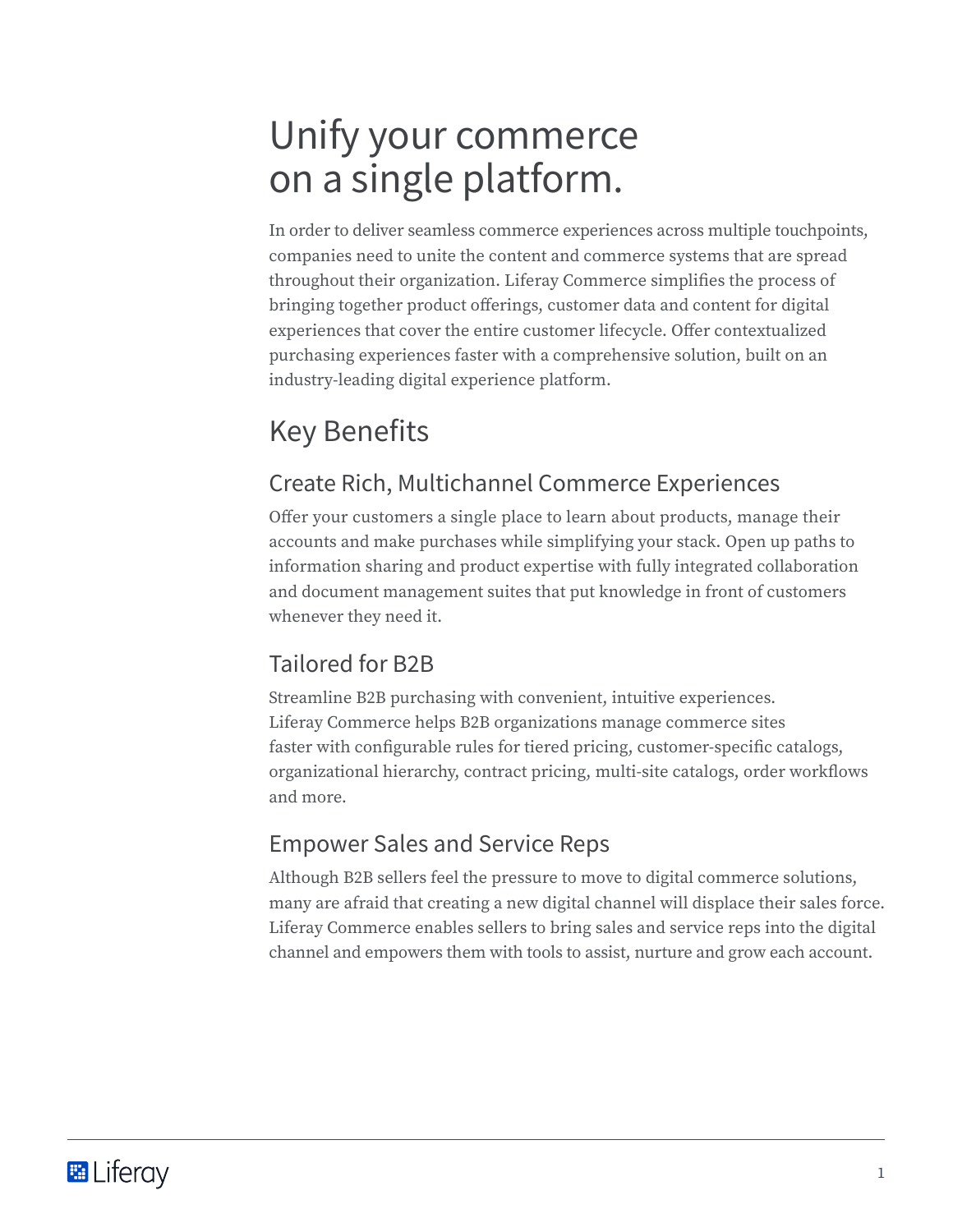#### Applied Machine Learning for Smarter Commerce

Liferay Commerce applies machine learning and predictive analytics at key opportunities to improve operations and personalization at scale. Achieve easy wins with ML with suggested product groups, order forecasting down to the product level, smart loyalty score alerts and personalized product recommendations.

#### Combine Powerful Commerce Capabilities With Leading Digital Experience Management

Liferay Commerce is built from the ground up to work with Liferay DXP. Take advantage of a full suite of digital experience management tools, including web experience, digital asset management, file sharing, collaboration, social, faceted search and best-in-class portal capabilities.

#### Expand Globally

Liferay Commerce can be localized for your markets, making it easy for business users to tailor sites for different regions and ensure each sees language and content relevant to them. Multicurrency and multilingual support keeps the purchasing experience intuitive for every audience, with tools to manage exchange rates, shipping options and taxes for each country.

#### Headless Commerce

Reach customers through new channels and disruptive technologies by using Liferay Commerce as a headless platform, with a set of REST APIs that support the OpenAPI standard.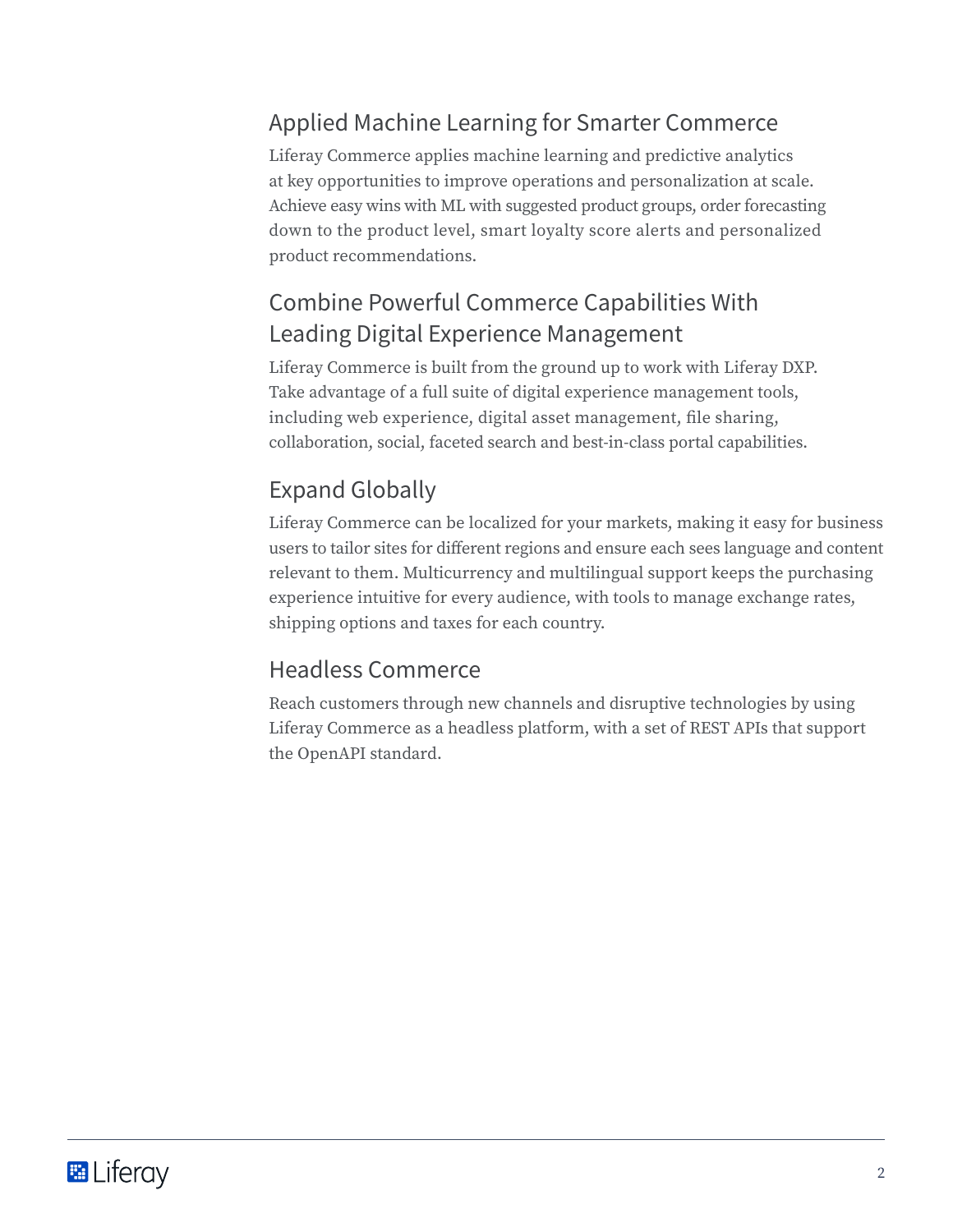## Liferay Commerce Features

#### Site and Content Management

- Manage multiple store sites and child sites from one instance.
- Support multi-site, multi-catalog commerce models.
- Share common user roles and permissions across sites.
- Draft content and schedule for publication with set expiration dates to support limited discounts and seasonal sales.
- Compare and restore previous versions of pages and product attachments.
- Preview content across devices for consistent, omnichannel experiences.
- Add pages and menus easily with site navigation and hierarchy tool.

#### Catalog Management

| $\Box$                                                                               |             | Catalog @       |                      |               |          |
|--------------------------------------------------------------------------------------|-------------|-----------------|----------------------|---------------|----------|
| <b>Options</b><br><b>Specifications</b><br><b>Products</b>                           |             |                 |                      |               |          |
| All<br><b>SKUs</b>                                                                   |             |                 |                      |               |          |
| c<br>Order by: Modified Date $\approx$<br>Search<br>▲<br>$\blacktriangledown$        | Q           |                 | $\bullet$<br>×       | 汪<br>囲        |          |
| <b>Add Filter</b><br>Select Filter ≑                                                 |             |                 |                      |               |          |
|                                                                                      |             |                 |                      |               |          |
| Name<br>Image                                                                        | <b>Type</b> | <b>SKU</b>      | <b>Modified Date</b> | <b>Status</b> |          |
| c<br>Leitz ThermoBIND 300 350sheets                                                  | Simple      | (Multiple SKUs) | 1 Month Ago          | Approved      | ŧ        |
| Leitz Topstyle Desktop perforator 25 sheets Red<br>$\Box$<br><b>ST</b><br>hole punch | Simple      | (Multiple SKUs) | 1 Month Ago          | Approved      | $\vdots$ |
| C<br>巉<br><b>Leitz WOW Turquoise</b>                                                 | Simple      | (Multiple SKUs) | 1 Month Ago          | Approved      | ÷        |
| $\Box$<br>Leitz comBIND 100 145sheets                                                | Simple      | (Multiple SKUs) | 1 Month Ago          | Approved      | ŧ        |
| $\Box$<br>Leitz comBIND 500 Machine Grey, Multicolor                                 | Simple      | (Multiple SKUs) | 1 Month Ago          | Approved      | ÷        |

- Sell physical products, subscription-based products, services and digital goods.
- Create simple and grouped products with variations such as color or size.
- Receive automated suggestions for new grouped products based on items that customers often buy together.
- Add downloadable product datasheets, user guides and articles to product pages.
- Enable previews or samples for digital goods.
- Add exploded product views to complex items with mapping to individual parts.
- Offer personalization such as engraving or embroidery.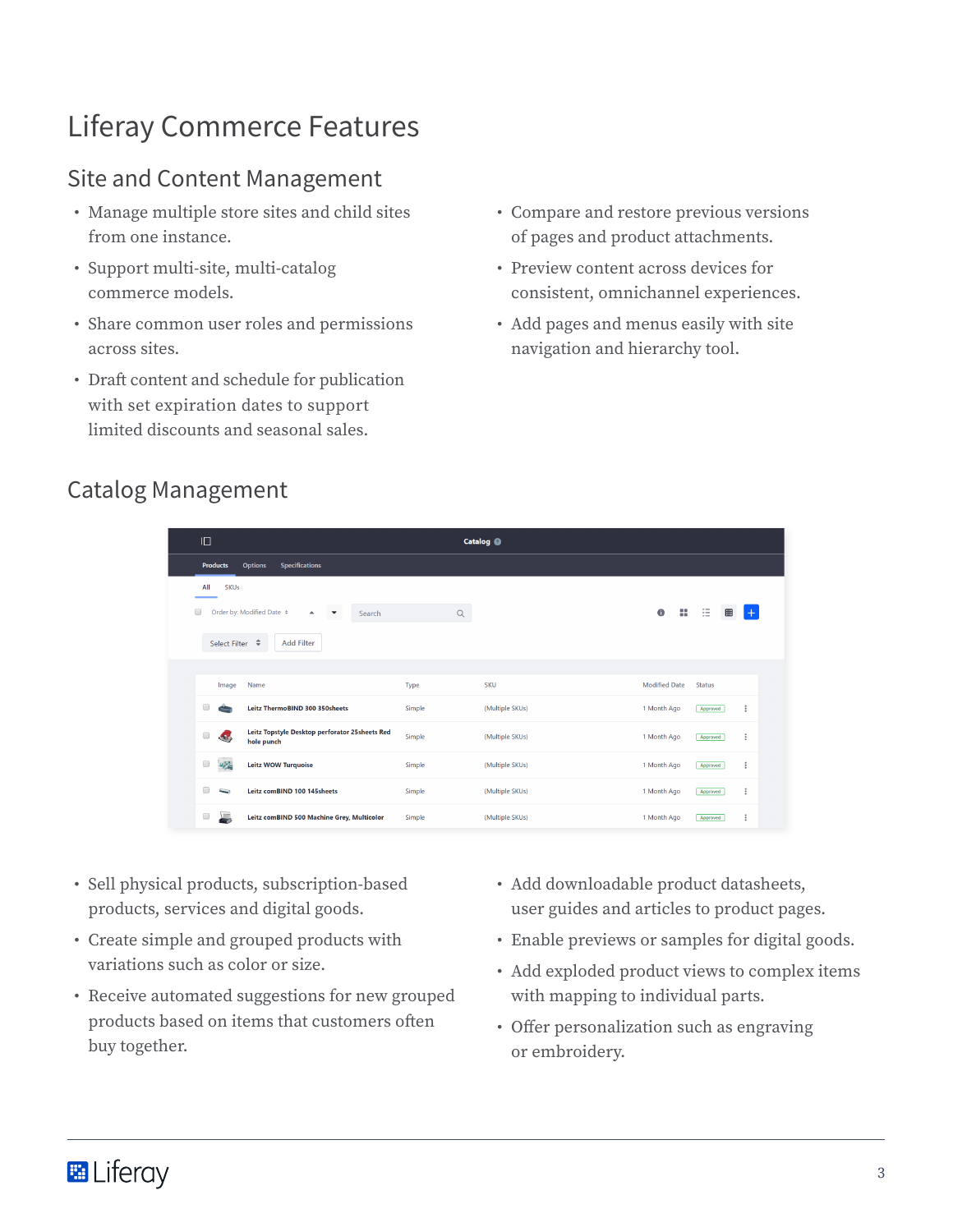- Enrich product information and optimize metadata for search engines.
- Assign products to multiple categories.
- Manage inventory with support for back-ordered items and behavior for low inventory, as well as out-of-stock display and messaging.
- Set minimum, maximum and multiple order quantities for each product.
- Auto-generate SKUs for every product variant.
- Create templates for product options that can be reused across categories.
- S Auto Service  $\Theta$  $\leftarrow$  Back  $\bigcap$  $149$ PRODUCT OVERVIEW n Stock BB98324 Premium Brake Pads **Brake System**  $\overline{\mathcal{N}}$ Product designed and manufactured to accommodate OEM applications. All products are tested ind inspected in an ISO-9000 compliant environment  $\Theta$ SAVINGS (\$) PRICE (\$) DISCOUNT TOTAL (\$)  $\mathbb{T}^{\circ}$ 29.00 2.32 26.68 é 58.00  $12$ 6.96 51.04 87.00  $17$ 14.79  $72.21$  $\mathbb{E}^0$ 116.00  $22$ 25.52 90.48 TECHNICAL INFO REFERENCE NUMBER MATCHING VEHICLES  $\mathcal{C}_{2}$

#### Catalog and Product Browsing

- Create pages by dragging and dropping out-of-the-box applications such as product detail display, shopping cart, search bar and more.
- Offer faceted search and filtering for more effective product browsing and discovery.
- Automatically recommend related products based on product content such as specifications, description and categorization.
- Encourage cross-selling by automatically recommending products that other customers bought, based on the product that a customer is currently viewing.
- Offer more personalized recommendations by showing customers what other customers who are similar to them also bought.
- Enable bulk pricing with discount rules and display the total with the discount applied on the product page.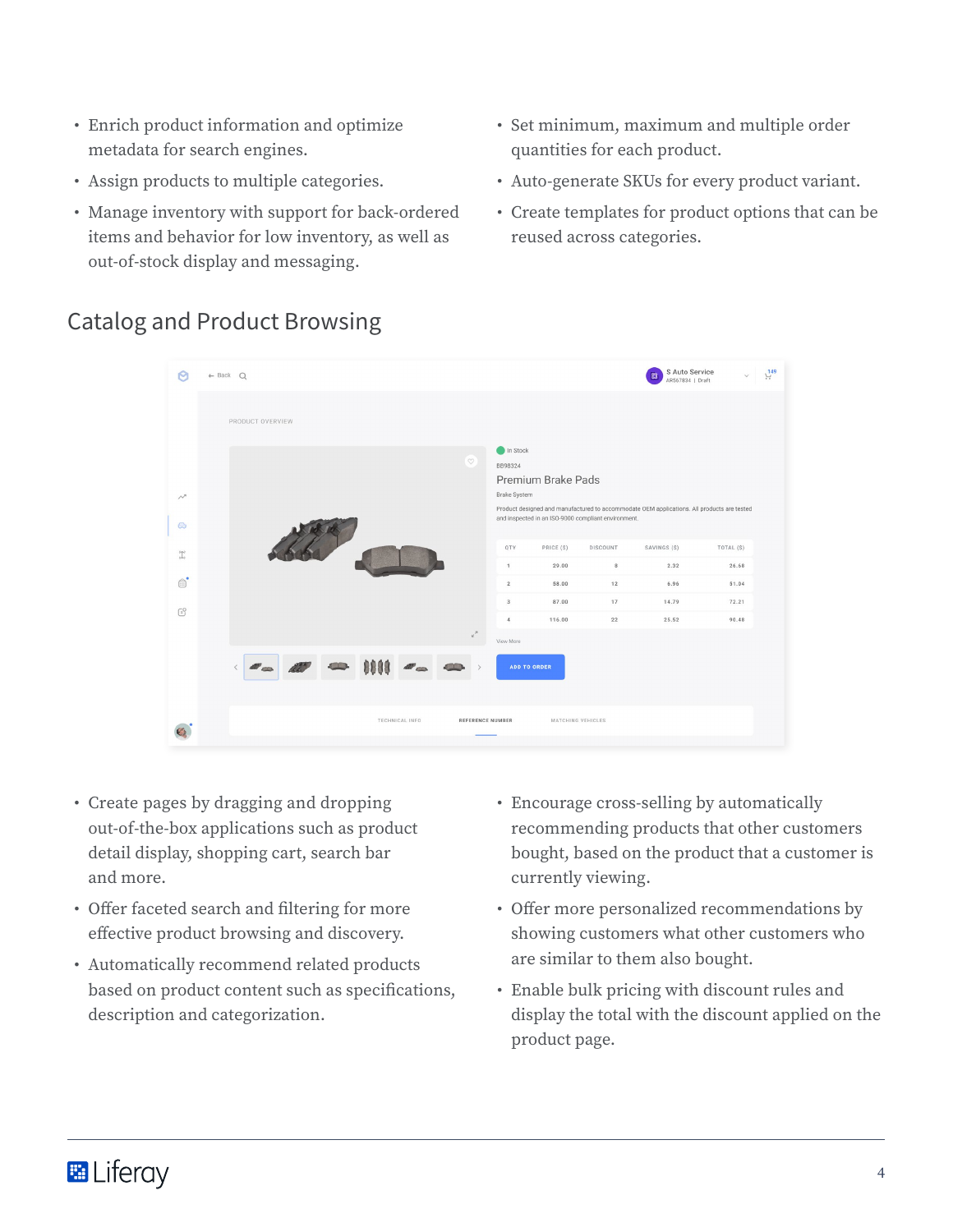- Offer additional information such as detailed discount information, product specifications and related guides or brochures.
- Offer product previews for virtual products, such as a trial download or a PDF.
- Control which products different buyers can purchase with account-specific catalog views.
- Override default product prices with price lists, promotional pricing and discounts.
- Schedule publication and expiration dates for price lists, promotions and discounts.
- Enable users to add products to compare as they browse from the catalog or product page. The product comparison page surfaces detailed product information such as dimensions and price.
- Allow customers to save products to wish lists for easy reference.

|                                                | $\leftarrow$ Back $Q$ |                   |                     |                                     |                                               |                                      |                |              |                         |                                     |                                       | S Auto Service<br>AR567834   Draft |                    | 149 |
|------------------------------------------------|-----------------------|-------------------|---------------------|-------------------------------------|-----------------------------------------------|--------------------------------------|----------------|--------------|-------------------------|-------------------------------------|---------------------------------------|------------------------------------|--------------------|-----|
|                                                |                       |                   | S Auto Service - LA |                                     | SUBTOTAL:<br>DISCOUNT:<br><b>GRAND TOTAL:</b> | \$59,301.00<br>0% Off<br>\$59,301.00 |                | ORDER NOTES  | E                       |                                     |                                       | <b>CHECKOUT</b>                    |                    |     |
|                                                |                       | ACCOUNT ID 435678 |                     |                                     | ORDER #589003                                 |                                      |                | PO #50000    | 四                       |                                     |                                       |                                    |                    |     |
| $\sim$                                         |                       | BILLING ADDRESS   |                     |                                     |                                               |                                      |                |              | SHIPPING ADDRESS & DATE |                                     |                                       |                                    |                    |     |
| $\ominus$                                      |                       | ADDRESS           |                     | 1400 Montefino Ave, Diamond Bar, CA | $\checkmark$                                  | <b>ADD ADDRESS</b>                   |                | ADDRESS      |                         | 1400 Montefino Ave, Diamond Bar, CA | $\checkmark$                          | <b>ADD ADDRESS</b>                 |                    |     |
| $\int_{0}^{0}$                                 |                       |                   |                     |                                     |                                               |                                      |                |              | REQUEST DELIVERY DATE   | Aug 24, 2019                        | 曲                                     |                                    |                    |     |
| ٠<br>目                                         |                       |                   | SKU                 | NAME                                | PRICE                                         | DISCOUNT                             | QTY:           | GIFT QTY.    | TOTAL                   |                                     | <b>DETAILS</b>                        | VALUES                             |                    |     |
| $\begin{bmatrix} 1 & 0 \\ 0 & 1 \end{bmatrix}$ |                       | <b>IF</b> and     | MIN93019            | Premium Brake Pads<br>Brake System  | \$29.00                                       | 10%                                  | 20             | $\mathbf{0}$ | \$522.00                | $\left( \mathbf{x}\right)$          |                                       | MIN93019<br>Premium Brake Pads     |                    |     |
|                                                |                       |                   | MIN93020            | <b>Brake Rotors</b><br>Brake System | \$40.00                                       | 10%                                  | $\sqrt{4}$     | $\circ$      | \$144.00                |                                     | Aug 24, 2019                          | REQUEST DELIVERY DATE              | □                  |     |
|                                                |                       |                   | MIN00677            | Oil Pump<br>Engine                  | \$79.00                                       | 10 <sup>9</sup>                      | $\ddot{a}$     | $\circ$      | \$284.40                |                                     | ADD A NOTE<br><b>Customer Restock</b> |                                    | E                  |     |
|                                                |                       |                   | AR385672            | Whit3 Label Matte Orange<br>Engine  | \$200.00                                      | 10%                                  | $\overline{4}$ | $\,0\,$      | \$800.00                |                                     | ABOUT THIS ITEM<br>TIER PRICING       |                                    | $\vee$<br>$\wedge$ |     |

**Checkout** 

- Display order information such as date, payment method, total and customer account information.
- Clear individual or all items from cart.
- Require customer information such as name and shipping address, and display an error message if invalid information is used.
- Display order summary with order total, product image, product amounts, total cost and payment method.
- Allow customer service representatives to add private notes to orders.
- Customize the order confirmation message once the purchase is processed.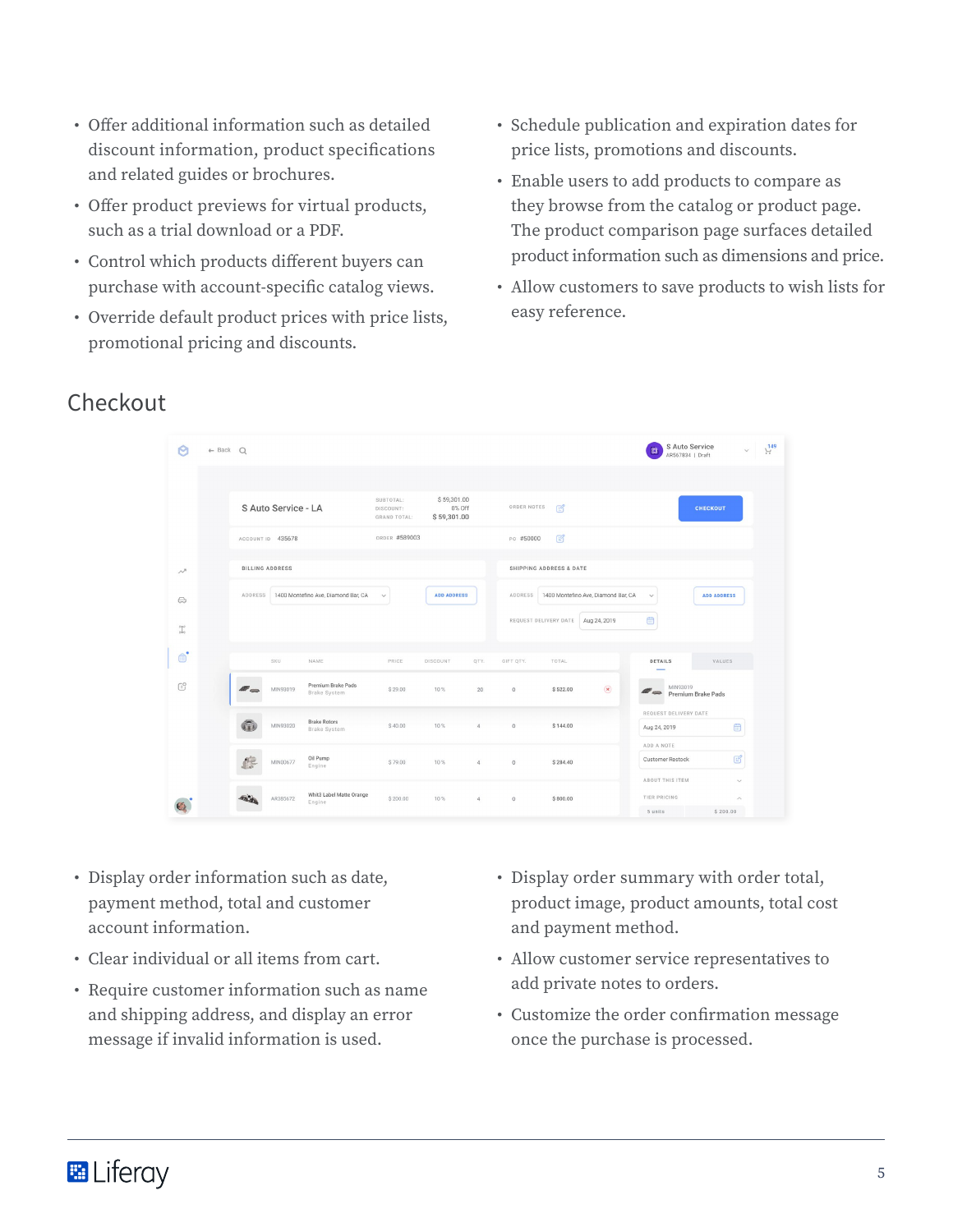#### Pricing and Discounts

- Create account groups and target price lists, discounts or promotions to each group.
- Apply contract pricing to individual customers or accounts with price lists.
- Support subscription-based products with recurring payments.
- Add discounts by percentage or fixed amounts.

#### Payments and Tax Management

- Manually define exchange rates or sync with an external service.
- Integrate with the European Central Bank out of the box for automatic updates to exchange rates.

#### Shipping

- Specify shipment methods, carriers and warehouses.
- Add shipment user info and tracking numbers.
- Support for multiple warehouses.
- Pull inventory based on warehouse closest to customer or based on other customized rules.
- Trigger discounts based on cart total, related products in the same order or previous purchases.
- Limit discounts or promotions by number of users who can claim them or number of times a single user can claim them.
- Generate custom coupon codes.
- Manage measurement units for global stores.
- Set tax rate by address or fixed rate.
- Support for multiple tax categories for products.
- Manage inventory within Liferay Commerce or connect to an external system; choose which inventory engine to use on a product level.
- Display shipping date and expected date for your customers.
- Offer variable rate or flat rate shipping.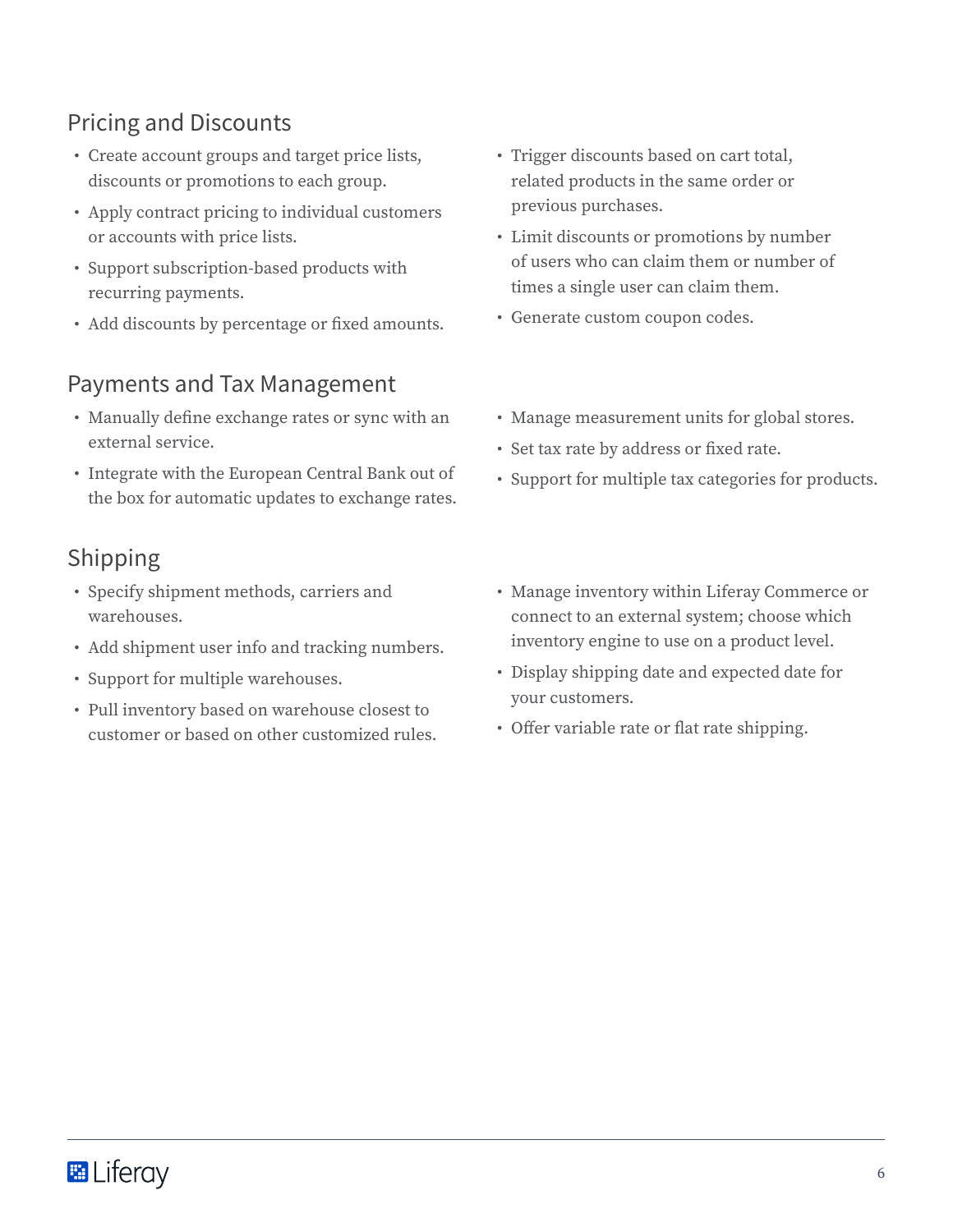#### Order Management

| $\alpha$                 |                                       |                           | PENDING ORDERS (34)                |                                   | PLACED ORDERS (21)     |                 | o               | S Auto Service<br>AR567834   Draft |                                       |
|--------------------------|---------------------------------------|---------------------------|------------------------------------|-----------------------------------|------------------------|-----------------|-----------------|------------------------------------|---------------------------------------|
|                          | SELECT ACCOUNT<br>S Auto Service -  v | <b>STATUS</b><br>Approved | FROM<br>07.04.2019<br>$\checkmark$ | 自                                 | TO.<br>曲<br>07.26.2019 |                 |                 |                                    |                                       |
|                          | CREATE DATE $\sqrt{}$<br>n            | ORDER ID                  | ACCOUNT                            | ACCOUNT CODE                      | CREATED BY             | REFERENT        | <b>STATUS</b>   | AMOUNT                             |                                       |
| $\sim$                   | 07.27.2019<br>0<br>10:43 AM           | 2018213431                | S Auto Service - LA                | 007274                            | Gloria Davis           | Test            | Approved        | \$59,301.00                        | ÷                                     |
| $\ominus$                | 07.26.2019<br>0<br>02:04 PM           | 2018213430                | S Auto Service - LA                | 007274                            | Gloria Davis           | Test            | Rejected        | \$57,023.00                        | ÷                                     |
| $\int_{0}^{0}$           | 07.21.2019<br>$\Box$<br>08:21 AM      | 2018213429                | S Auto Service - LA                | 007274                            | Chris Robbins          | Test            | Pending         | \$81,110.00                        | ÷                                     |
| ٠<br>目<br>$\mathbb{E}^0$ | Chris Robbins                         | Test                      | Pending<br>\$25,802.00             | $\rightarrow$                     | WORK ON THIS ORDER     | <b>APPROVED</b> | <b>REJECTED</b> | CHECKOUT                           | $\left( \mathbf{\overline{x}}\right)$ |
|                          | 07.10.2019<br>$\Box$<br>01:51 PM      | 2018213427                | S Auto Service - LA                | 007274                            | Chris Robbins          | Test            | Approved        | \$20,636.00                        | ÷                                     |
|                          | 07.10.2019<br>0<br>12:01 PM           | 2018213426                | S Auto Service - LA                | 007274                            | Gloria Davis           | Test            | Rejected        | \$45,544.00                        | ÷                                     |
|                          | 07.08.2019<br>0<br>11:43 AM           | 2018213425                | S Auto Service - LA                | 007274                            | Gloria Davis           | Test            | Approved        | \$72,129.00                        | ÷                                     |
|                          | 07.04.2019<br><b>MALAR ARE</b>        | 2018213424                | S Auto Service - LA                | <b>CREATE NEW ORDER</b><br>007274 | Chris Robbins          | Test            | Approved        | \$9,432.00                         | $\mathcal{C}_{\mathcal{C}}$           |

- Offer customers a simple dashboard for open, pending and completed orders with full search and filtering capabilities.
- Alert customers via email as the status of their order changes, with customizable notification templates.
- Allow business buyers to see all the orders on their account.
- Display important order information such as date, payment method and shipping status.
- Integrate workflows and approval processes.
- Integrate with external order management systems; pull in external order statuses and share with the customer in a consolidated view for a seamless customer experience.
- Offer automatic order forecasts based on historical data to help customers manage capital and inventory.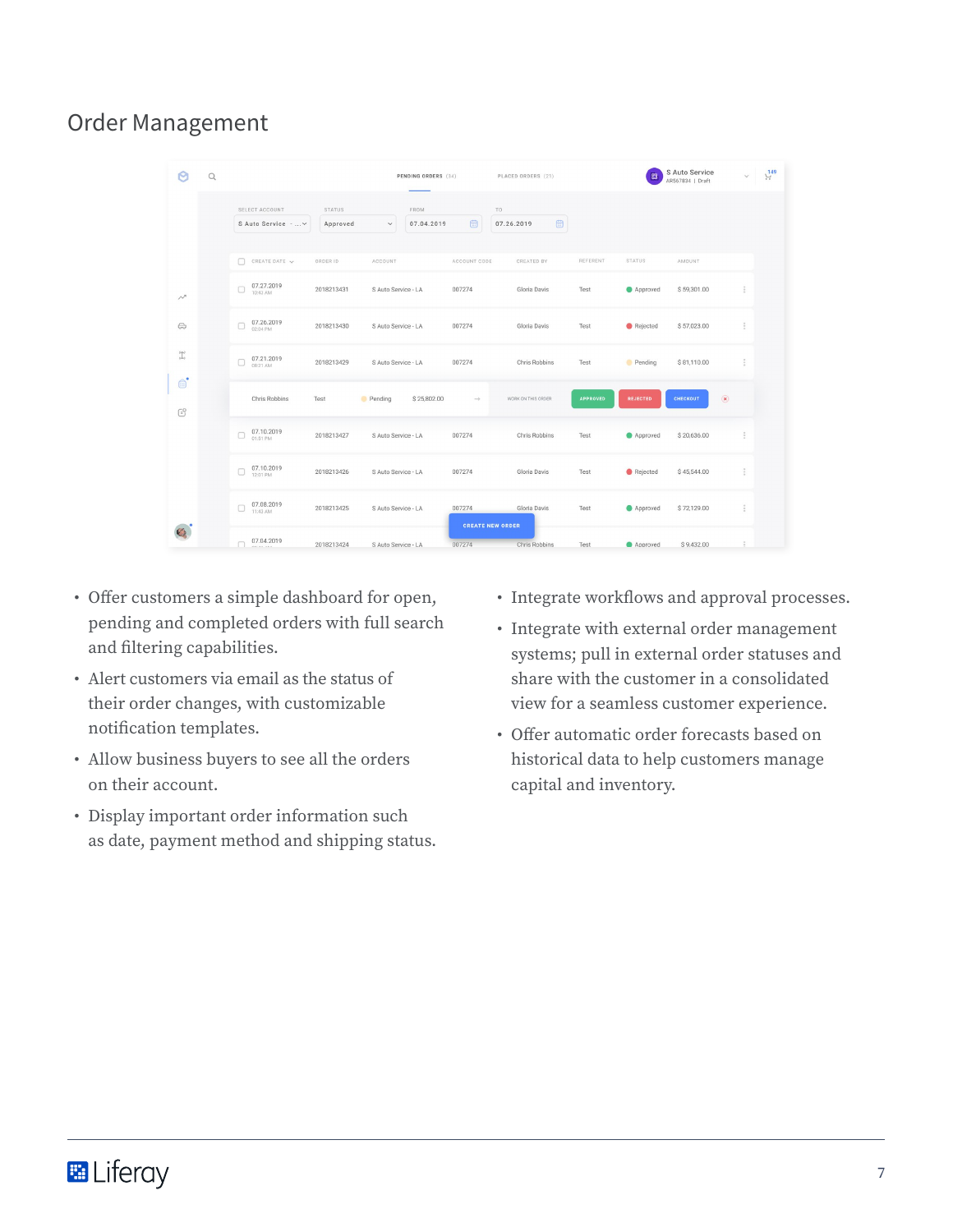#### Self Service

- Empower customers to manage their own accounts, including user management and purchase workflows.
- Allow customers to add and update account information for the organization, such as contact information and shipping addresses.

#### Sales and Service Rep Support

- Allow sales and service reps to add and edit orders, apply promotions and take other actions on customer accounts.
- Track the health of each account with smart alerts that detect dips in purchasing trends, signaling that they are at risk of churning.
- Add, search and filter members of each account.
- Define detailed password requirements and allow users to reset passwords as needed.
- Store multiple shipping addresses that can be quickly chosen during the checkout process.
- View real-time dashboards for each account, including KPIs and account-specific info such as order forecasts and purchase history.
- Manage many-to-many account relationships and visualize according to your organization's structure.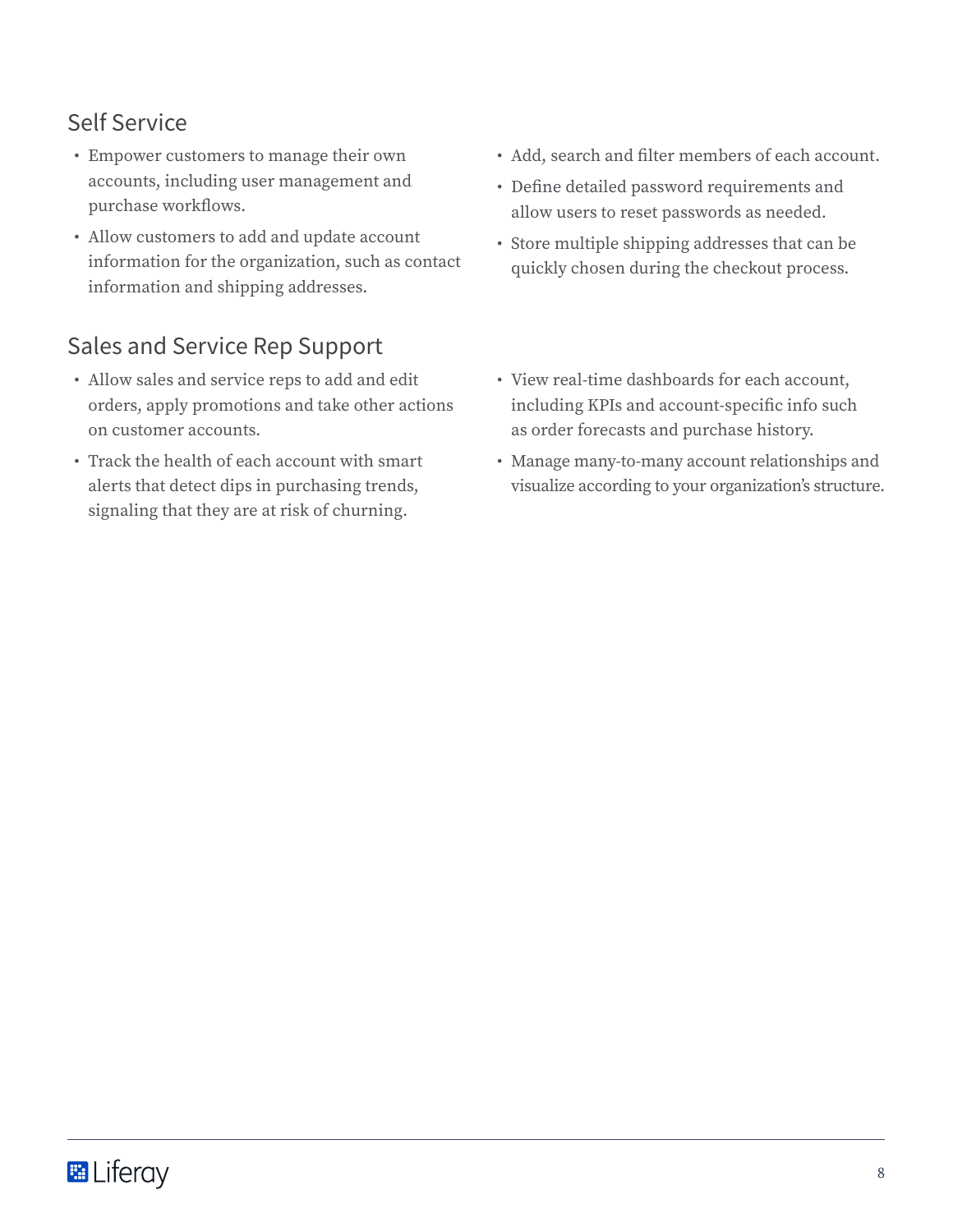#### Support for Global Sites

| <b>Products</b><br>Options       | <b>Specifications</b>                                                                                                 |                              |                   |
|----------------------------------|-----------------------------------------------------------------------------------------------------------------------|------------------------------|-------------------|
| Products / Add Product / Details |                                                                                                                       |                              |                   |
| <b>Add Product</b>               |                                                                                                                       |                              |                   |
| Name*                            |                                                                                                                       |                              |                   |
| ABS Sensor                       |                                                                                                                       | en_US Default                | $\frac{1}{2n-US}$ |
| <b>Short Description</b>         |                                                                                                                       | ca-ES Untranslated           |                   |
|                                  | Product designed and manufactured to accommodate OEM applications. All products are tested and inspected in an ISO-90 | 2h-CN Untranslated           | 里<br>$m$ -US      |
|                                  |                                                                                                                       | ni-NL Untranslated           |                   |
| <b>Full Description</b>          |                                                                                                                       | + fi-FI Untranslated         |                   |
|                                  |                                                                                                                       | <b>II</b> fr-FR Untranslated | 里<br>$en-US$      |
| Write your content here          |                                                                                                                       | de-DE Untranslated           |                   |
| SEO                              |                                                                                                                       | T iw-IL Untranslated         | $\checkmark$      |
| Friendly URL <sup>O</sup>        |                                                                                                                       | hu-HU Untranslated           |                   |
|                                  | abs-sensor                                                                                                            | · ja-JP Untranslated         | e.                |

- Define which countries, languages and currencies are supported for each site.
- Support multicurrency across the site.
- Easily add localizations for most content, including product information and web page content.

#### Integrations

- Use Liferay Commerce as a headless platform with a set of REST APIs that follow the OpenAPI standard.
- Manage all Liferay Commerce integrations from one place. Administrators can schedule and monitor their Liferay Commerce connectors and data integration jobs from within their Liferay DXP instance, with jobs being run in a separate JVM as a failsafe.

• Detect user location based on IP Address and automatically display the site in the correct language.

- Integrate with other business systems through a Mulesoft connector or Talend component (ESB).
- Integrate with FedEx, PayPal and Authorize.net out of the box.
- Easily add integrations with other payment gateways or shipping providers through customization.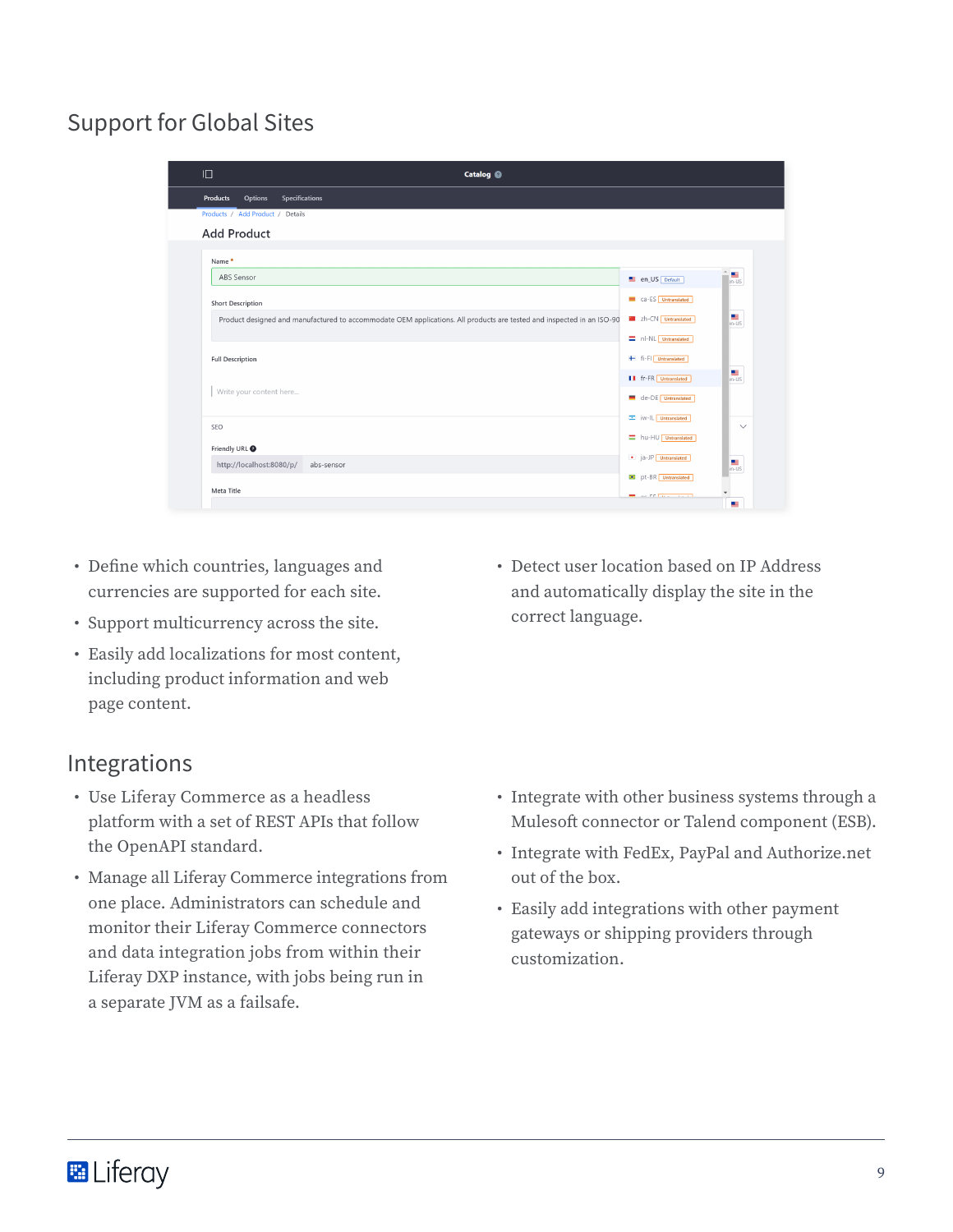#### Pre-Built Connectors

- Salesforce
- SAP ERP [COMING SOON]

#### Integrated Liferay DXP Features

- Full enterprise CMS capabilities
- Best-in-class horizontal portal
- Digital asset management and file sharing
- Form builder
- Collaboration and social tools such as blogs, wikis and forums
- Native and hybrid mobile app development for Liferay DXP applications

#### Application Security and Data Protection

- Export a user's personal data in a machinereadable format upon request.
- Erase a user's personal data on request.
- Support HTTPS for all communication between browser and mobile clients and Liferay servers.
- Use out-of-the-box authentication for encrypted user passwords or choose an alternative encryption algorithm.
- Manage entitlements with a fine-grained system that combines the use of both roles and permissions for content, files, communities and applications.
- View a history of what users are doing in applications in order to pinpoint the cause of events that disrupt security.

#### Learn More

Request a personalized demo and see how Liferay Commerce can transform your B2B commerce strategy. [liferay.com/commerce-demo](https://www.liferay.com/products/commerce/contact-sales?utm_source=whitepaper&utm_medium=content&utm_content=commerce%20product%20overview)

- Microsoft Dynamics NAV [COMING SOON]
- Implement single sign on with any SAML 2.0 compliant identity providers.
- Control whether each application can be used across all sites. For instance, prevent internal users from adding the shopping cart to noncommerce sites.